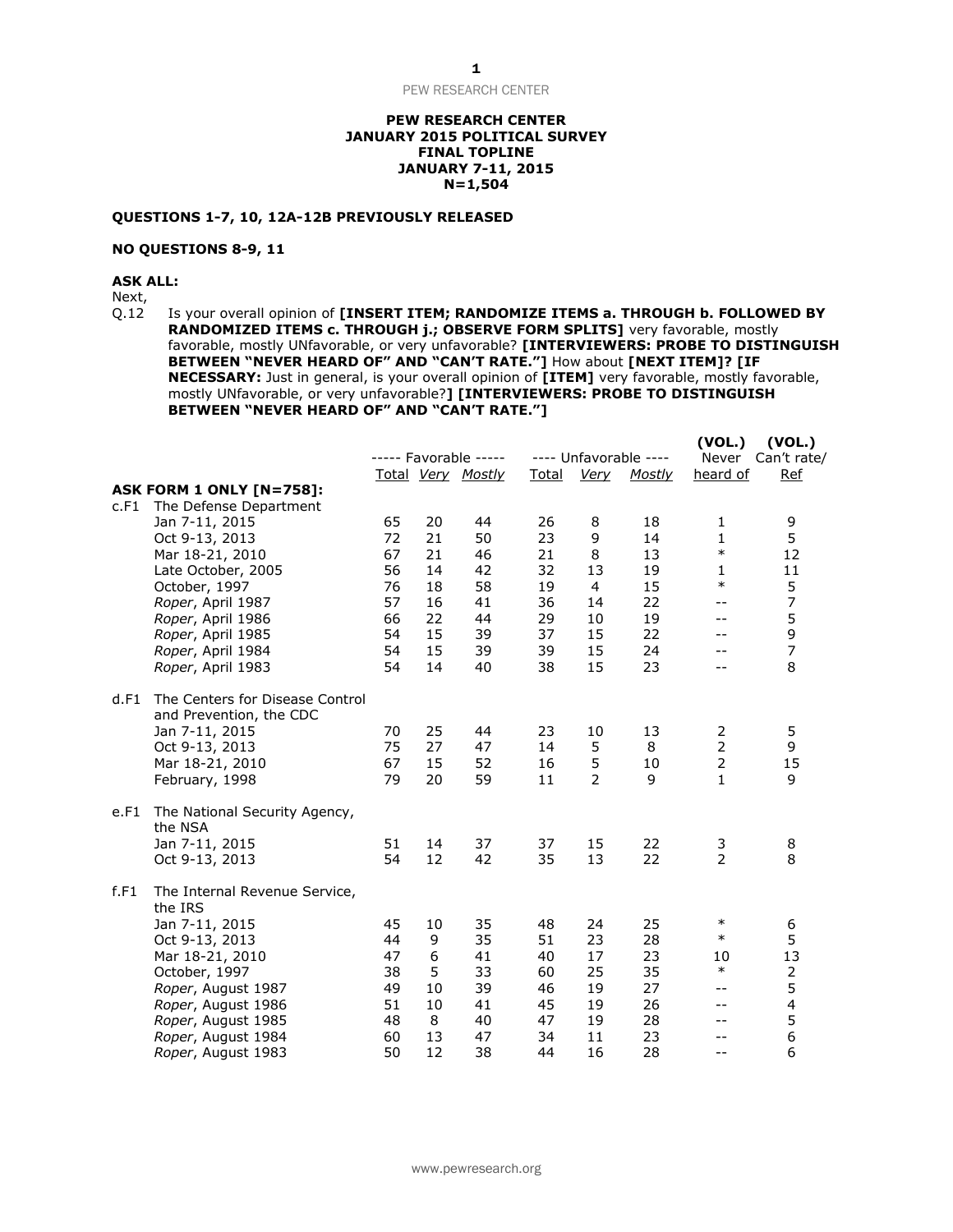## PEW RESEARCH CENTER

# **Q.12 CONTINUED…**

|      | היחדשותו וועט בניט                                        |    |    |                                            |       |                |                                        |                             |                              |
|------|-----------------------------------------------------------|----|----|--------------------------------------------|-------|----------------|----------------------------------------|-----------------------------|------------------------------|
|      |                                                           |    |    | ----- Favorable -----<br>Total Very Mostly | Total | <u>Very</u>    | ---- Unfavorable ----<br><b>Mostly</b> | (VOL.)<br>Never<br>heard of | (VOL.)<br>Can't rate/<br>Ref |
|      | <b>ASK FORM 2 ONLY [N=746]:</b>                           |    |    |                                            |       |                |                                        |                             |                              |
|      | g.F2 The Veterans Administration,<br>the VA               |    |    |                                            |       |                |                                        |                             |                              |
|      | Jan 7-11, 2015                                            | 52 | 21 | 31                                         | 38    | 15             | 24                                     | 1                           | 9                            |
|      | Oct 9-13, 2013                                            | 68 | 24 | 44                                         | 25    | $\overline{7}$ | 18                                     | $\ast$                      | $\overline{7}$               |
|      | Mar 18-21, 2010                                           | 57 | 19 | 38                                         | 22    | 5              | 17                                     | $\overline{2}$              | 20                           |
|      | February, 1998                                            | 59 | 15 | 44                                         | 26    | $\overline{7}$ | 19                                     | $\mathbf{1}$                | 14                           |
|      | Roper, August 1986                                        | 75 | 30 | 45                                         | 15    | 4              | 11                                     | $- -$                       | 9                            |
|      | Roper, August 1985                                        | 68 | 26 | 42                                         | 22    | 6              | 16                                     | $- -$                       | 10                           |
|      | Roper, August 1984                                        | 77 | 37 | 40                                         | 15    | 4              | 11                                     | $ -$                        | 9                            |
| h.F2 | The Environmental Protection<br>Agency, the EPA           |    |    |                                            |       |                |                                        |                             |                              |
|      | Jan 7-11, 2015                                            | 59 | 18 | 40                                         | 32    | 15             | 18                                     | 1                           | 8                            |
|      | Feb 12-Feb 26, 2014                                       | 57 | 14 | 43                                         | 33    | 14             | 19                                     | $\overline{2}$              | 8                            |
|      | Oct 9-13, 2013                                            | 62 | 15 | 47                                         | 30    | 12             | 19                                     | $\overline{2}$              | 6                            |
|      | Mar 18-21, 2010                                           | 57 | 11 | 46                                         | 32    | 12             | 20                                     | $\mathbf{1}$                | 10                           |
|      | October, 1997                                             | 69 | 14 | 55                                         | 27    | $\overline{7}$ | 20                                     | $\mathbf{1}$                | 3                            |
|      | Roper, August 1987                                        | 62 | 19 | 43                                         | 30    | 7              | 23                                     | $- -$                       | 8                            |
|      | Roper, August 1986                                        | 59 | 18 | 41                                         | 31    | $\overline{7}$ | 24                                     | $- -$                       | 10                           |
|      | Roper, August 1985                                        | 58 | 19 | 39                                         | 31    | 11             | 20                                     | --                          | 11                           |
|      | Roper, August 1984                                        | 68 | 27 | 41                                         | 26    | 9              | 17                                     | $-$                         | 6                            |
|      | Roper, August 1983                                        | 56 | 21 | 35                                         | 34    | 12             | 22                                     | $- -$                       | 10                           |
| i.F2 | The National Aeronautic and<br>Space Administration, NASA |    |    |                                            |       |                |                                        |                             |                              |
|      | Jan 7-11, 2015                                            | 68 | 24 | 43                                         | 17    | 6              | 11                                     | 1                           | 15                           |
|      | Oct 9-13, 2013                                            | 73 | 22 | 51                                         | 15    | 3              | 12                                     | $\ast$                      | 12                           |
|      | Mar 18-21, 2010                                           | 61 | 19 | 41                                         | 17    | 5              | 12                                     | 1                           | 21                           |
|      | February, 1998                                            | 73 | 23 | 50                                         | 20    | 5              | 15                                     | 1                           | 6                            |
|      | Roper, August 1987                                        | 66 | 23 | 43                                         | 24    | 5              | 19                                     | $- -$                       | 10                           |
|      | Roper, March 1986                                         | 61 | 23 | 38                                         | 30    | 11             | 19                                     | $ -$                        | 9                            |
| i.F2 | The Central Intelligence                                  |    |    |                                            |       |                |                                        |                             |                              |
|      | Agency, the CIA                                           |    |    |                                            |       |                |                                        |                             |                              |
|      | Jan 7-11, 2015                                            | 54 | 14 | 41                                         | 33    | 13             | 20                                     | $\mathbf{1}$                | 12                           |
|      | Mar 18-21, 2010                                           | 52 | 11 | 42                                         | 21    | 8              | 13                                     | $\overline{2}$              | 25                           |
|      | June, 1999                                                | 49 | 9  | 40                                         | 33    | 10             | 23                                     | $\mathbf{1}$                | 17                           |
|      | February, 1998                                            | 51 | 7  | 44                                         | 32    | 7              | 25                                     | $\mathbf{1}$                | 16                           |
|      | Roper, August 1987                                        | 52 | 12 | 40                                         | 38    | 9              | 29                                     | $- -$                       | 10                           |
|      | Roper, August 1986                                        | 61 | 14 | 47                                         | 26    | 6              | 20                                     | $-$                         | 13                           |
|      | Roper, August 1985                                        | 53 | 15 | 38                                         | 33    | 11             | 22                                     | --                          | 15                           |
|      | Roper, August 1984                                        | 58 | 17 | 41                                         | 30    | 8              | 22                                     | $-$                         | 11                           |

**NO QUESTIONS 13, 17-19, 25-29, 39-49, 52-53, 56-60, 67-68**

**QUESTIONS 14-16, 20-24, 30-38, 50-51, 54-55, 61-66 PREVIOUSLY RELEASED**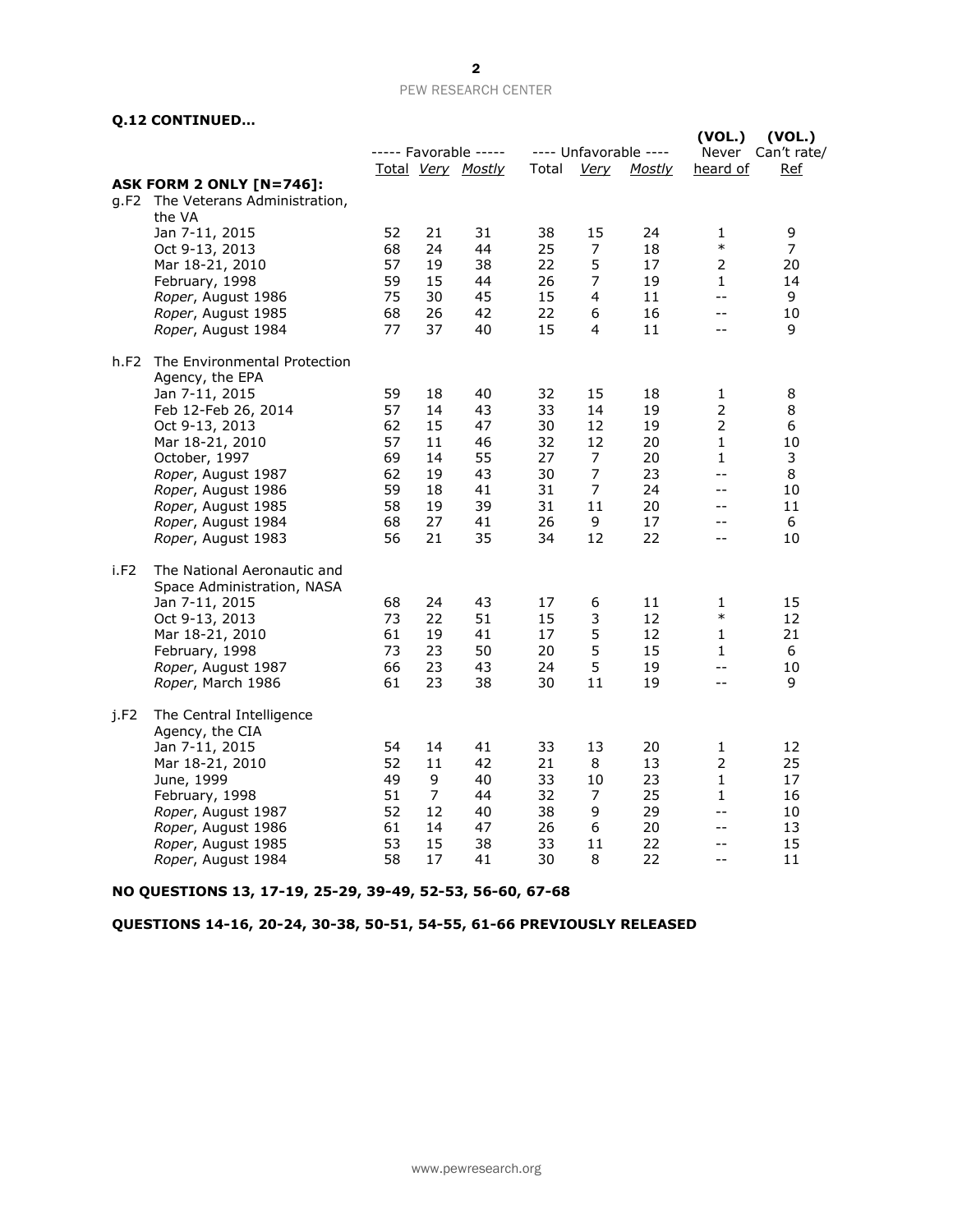# **ASK ALL:**

PARTY In politics TODAY, do you consider yourself a Republican, Democrat, or independent? **ASK IF INDEP/NO PREF/OTHER/DK/REF (PARTY=3,4,5,9):**

PARTYLN As of today do you lean more to the Republican Party or more to the Democratic Party?

|                      |            |      |                                 | (VOL.)         | (VOL.)                                        |                |       |       |
|----------------------|------------|------|---------------------------------|----------------|-----------------------------------------------|----------------|-------|-------|
|                      |            |      |                                 | <b>No</b>      | Other                                         | (VOL.)         | Lean  | Lean  |
|                      | Republican |      | Democrat Independent preference |                | party                                         | DK/Ref         | Rep   | Dem   |
| Jan 7-11, 2015       | 21         | 30   | 44                              | 3              | 1                                             | 1              | 19    | 18    |
| Dec 3-7, 2014        | 24         | 31   | 39                              | 3              | $\mathbf 1$                                   | $\mathbf 2$    | 17    | 17    |
| Nov 6-9, 2014        | 27         | 32   | 36                              | $\overline{2}$ | $\ast$                                        | $\mathbf{1}$   | 15    | 16    |
| Oct 15-20, 2014      | 24         | 33   | 38                              | 4              | $\ast$                                        | 1              | 13    | 17    |
| Sep 2-9, 2014        | 24         | 33   | 38                              | 3              | 1                                             | $\overline{2}$ | 15    | 15    |
| Aug 20-24, 2014      | 24         | 31   | 37                              | 4              | $\mathbf{1}$                                  | 4              | 15    | 16    |
| Jul 8-14, 2014       | 25         | 34   | 37                              | $\overline{2}$ | $\mathbf{1}$                                  | 1              | 16    | 15    |
| Apr 23-27, 2014      | 24         | 30   | 41                              | $\overline{2}$ | $\mathbf{1}$                                  | $\overline{2}$ | 18    | 17    |
| Jan 23-Mar 16, 2014  | 22         | 31   | 41                              | 3              | $\mathbf{1}$                                  | $\overline{2}$ | 17    | 17    |
| Feb 14-23, 2014      | 22         | 32   | 39                              | 4              | $\mathbf{1}$                                  | $\overline{2}$ | 14    | 17    |
| Jan 15-19, 2014      | 21         | 31   | 41                              | 3              | 1                                             | $\overline{2}$ | 18    | 16    |
| <b>Yearly Totals</b> |            |      |                                 |                |                                               |                |       |       |
| 2014                 | 23.2       | 31.5 | 39.5                            | 3.1            | .7                                            | 2.0            | 16.2  | 16.5  |
| 2013                 | 23.9       | 32.1 | 38.3                            | 2.9            | $.5\,$                                        | 2.2            | 16.0  | 16.0  |
| 2012                 | 24.7       | 32.6 | 36.4                            | 3.1            | .5                                            | 2.7            | 14.4  | 16.1  |
| 2011                 | 24.3       | 32.3 | 37.4                            | 3.1            | .4                                            | 2.5            | 15.7  | 15.6  |
| 2010                 | 25.2       | 32.7 | 35.2                            | 3.6            | .4                                            | 2.8            | 14.5  | 14.1  |
| 2009                 | 23.9       | 34.4 | 35.1                            | 3.4            | .4                                            | 2.8            | 13.1  | 15.7  |
| 2008                 | 25.7       | 36.0 | 31.5                            | 3.6            | .3                                            | 3.0            | 10.6  | 15.2  |
| 2007                 | 25.3       | 32.9 | 34.1                            | 4.3            | $\cdot$                                       | 2.9            | 10.9  | 17.0  |
| 2006                 | 27.8       | 33.1 | 30.9                            | 4.4            | .3                                            | 3.4            | 10.5  | 15.1  |
| 2005                 | 29.3       | 32.8 | 30.2                            | 4.5            | .3                                            | 2.8            | 10.3  | 14.9  |
| 2004                 | 30.0       | 33.5 | 29.5                            | 3.8            | $\cdot$                                       | 3.0            | 11.7  | 13.4  |
| 2003                 | 30.3       | 31.5 | 30.5                            | 4.8            | $.5\,$                                        | 2.5            | 12.0  | 12.6  |
| 2002                 | 30.4       | 31.4 | 29.8                            | 5.0            | .7                                            | 2.7            | 12.4  | 11.6  |
| 2001                 | 29.0       | 33.2 | 29.5                            | 5.2            | .6                                            | 2.6            | 11.9  | 11.6  |
| 2001 Post-Sept 11    | 30.9       | 31.8 | 27.9                            | 5.2            | .6                                            | 3.6            | 11.7  | 9.4   |
| 2001 Pre-Sept 11     | 27.3       | 34.4 | 30.9                            | 5.1            | .6                                            | 1.7            | 12.1  | 13.5  |
| 2000                 | 28.0       | 33.4 | 29.1                            | 5.5            | $.5\,$                                        | 3.6            | 11.6  | 11.7  |
| 1999                 | 26.6       | 33.5 | 33.7                            | 3.9            | .5                                            | 1.9            | 13.0  | 14.5  |
| 1998                 | 27.9       | 33.7 | 31.1                            | 4.6            | .4                                            | 2.3            | 11.6  | 13.1  |
| 1997                 | 28.0       | 33.4 | 32.0                            | 4.0            | .4                                            | 2.3            | 12.2  | 14.1  |
| 1996                 | 28.9       | 33.9 | 31.8                            | 3.0            | $\cdot$                                       | 2.0            | 12.1  | 14.9  |
| 1995                 | 31.6       | 30.0 | 33.7                            | 2.4            | .6                                            | 1.3            | 15.1  | 13.5  |
| 1994                 | 30.1       | 31.5 | 33.5                            | 1.3            | $\mathord{\hspace{1pt}\text{--}\hspace{1pt}}$ | 3.6            | 13.7  | 12.2  |
| 1993                 | 27.4       | 33.6 | 34.2                            | 4.4            | 1.5                                           | 2.9            | 11.5  | 14.9  |
| 1992                 | 27.6       | 33.7 | 34.7                            | 1.5            | 0                                             | 2.5            | 12.6  | 16.5  |
| 1991                 | 30.9       | 31.4 | 33.2                            | 0              | 1.4                                           | 3.0            | 14.7  | 10.8  |
| 1990                 | 30.9       | 33.2 | 29.3                            | 1.2            | 1.9                                           | 3.4            | 12.4  | 11.3  |
| 1989                 | 33         | 33   | 34                              | $- -$          | $- -$                                         | $- -$          | $- -$ | $- -$ |
| 1987                 | 26         | 35   | 39                              | $-$            | $- -$                                         | $- -$          | $- -$ | $-$   |

# **QUESTIONS REPJOB-DEMJOB PREVIOUSLY RELEASED**